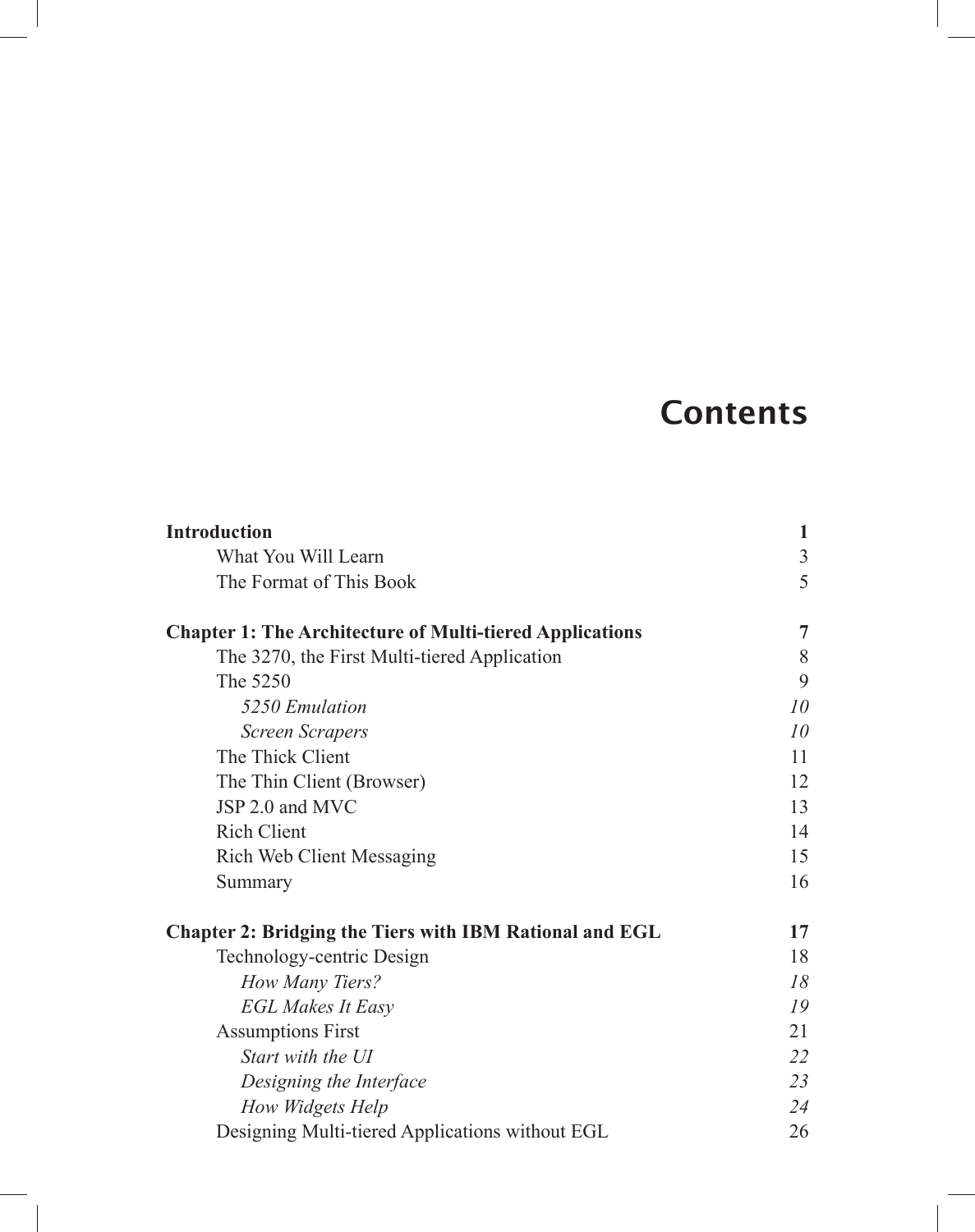| A Quick Example from the Non-EGL World                    | 27 |
|-----------------------------------------------------------|----|
| Messages the EGL Way: Define Your Records!                | 29 |
| Composite Records and Inter-tier Communication            | 32 |
| A Little Sidetrack Down the Thin-client Trail             | 34 |
| <b>What About Services?</b>                               | 35 |
| Okay, You've Exposed the Service—Now What?                | 37 |
| Summary                                                   | 38 |
| <b>Chapter 3: Introducing the WYSIWYG Designer</b>        | 41 |
| <b>Installing RDi-SOA</b>                                 | 41 |
| Getting Started with EGL Rich UI: Start the Workbench     | 45 |
| Creating an EGL Rich UI Project                           | 47 |
| Creating a Rich UI Application                            | 50 |
| Adding Widgets Using the WYSIWYG Editor                   | 54 |
| What's in a Box?                                          | 57 |
| Creating Your First Rich UI                               | 59 |
| Changing the Box Properties                               | 61 |
| <b>Adding More Widgets</b>                                | 62 |
| <b>Changing Some More Properties</b>                      | 67 |
| Adding the Rest of the Widgets                            | 68 |
| Just a Few More Properties, and I'm Done                  | 71 |
| Action!                                                   | 74 |
| Adding EGL Rich UI Code                                   | 78 |
| Summary                                                   | 80 |
| <b>Chapter 4: Establishing the Framework</b>              | 81 |
| Defining the Tiers                                        | 81 |
| <b>First Steps</b>                                        | 82 |
| Adding a New Project for Tier 2                           | 83 |
| Packaging the Application                                 | 84 |
| Creating Placeholders in Tier 2                           | 87 |
| Initializing Data in EGL                                  | 89 |
| <b>Handling Errors</b>                                    | 91 |
| Testing                                                   | 93 |
| Summary                                                   | 95 |
| <b>Chapter 5: The Thin Client ComesAlong for the Ride</b> | 97 |
| A Quick Review of Thin-Client Design                      | 97 |
| Organization through Folders                              | 98 |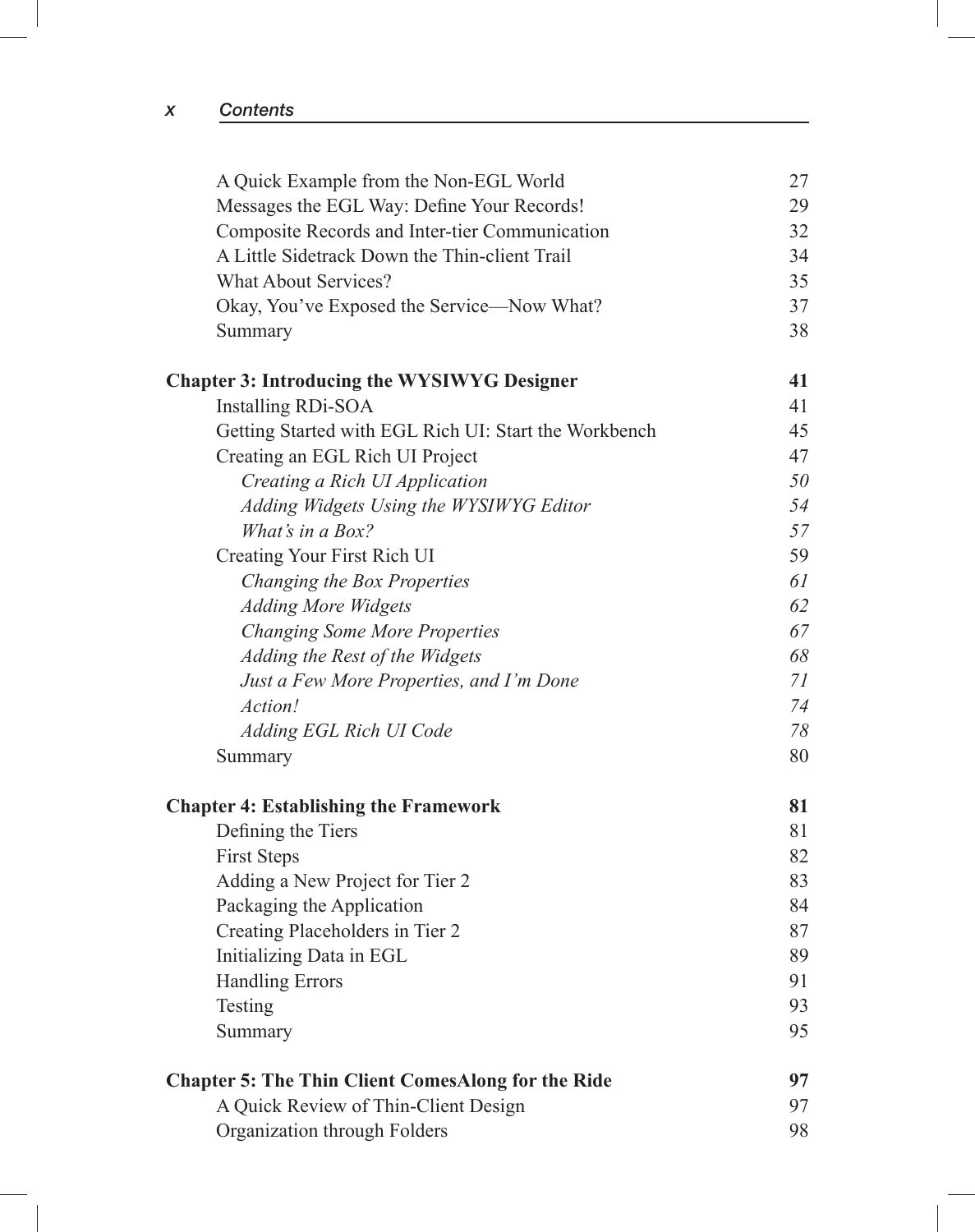| Creating the Web Page                                    | 100 |
|----------------------------------------------------------|-----|
| Adding a Variable                                        | 103 |
| Initializing the Data                                    | 110 |
| Running the Test Page                                    | 113 |
| Summary                                                  | 115 |
| Chapter 6: Enabling the "S" in "SOA"                     | 117 |
| A Quick Review                                           | 117 |
| <b>First Things First</b>                                | 118 |
| Creating a Service                                       | 120 |
| Sharing the Service—Going SOA!                           | 125 |
| Testing the New Service                                  | 128 |
| Summary                                                  | 131 |
| <b>Chapter 7: Building an EGL Rich UI Application</b>    | 133 |
| The Foundation of a Rich User Interface                  | 133 |
| Going Asynchronous                                       | 134 |
| Step 1: Synchronous Processing                           | 137 |
| Step 2: Putting the "R" in "Rapid Application Design"    | 145 |
| Step 3: Adding a Little Style                            | 154 |
| Step 4: Integrating Additional Technologies              | 162 |
| Section 5: Replacing a Synchronous Call with a Delegate  | 171 |
| Section 6: Attaching to the Service                      | 175 |
| Step 7: Getting on the Infobus                           | 181 |
| Summary                                                  | 184 |
| <b>Chapter 8: Implementing the Business Logic Tier</b>   | 187 |
| Multi-tiered Server Design                               | 188 |
| The Messages                                             | 189 |
| The RPG Program, ORDINQR                                 | 192 |
| Configuring the Project to Talk to the RPG Program       | 198 |
| Adding the EGL Code                                      | 207 |
| The Results                                              | 211 |
| Summary                                                  | 215 |
| <b>Chapter 9: Error Handling, Logging, and Debugging</b> | 217 |
| When Good Code Goes Bad                                  | 218 |
| <b>Handling Errors</b>                                   | 219 |
| Visual Indicators                                        | 220 |